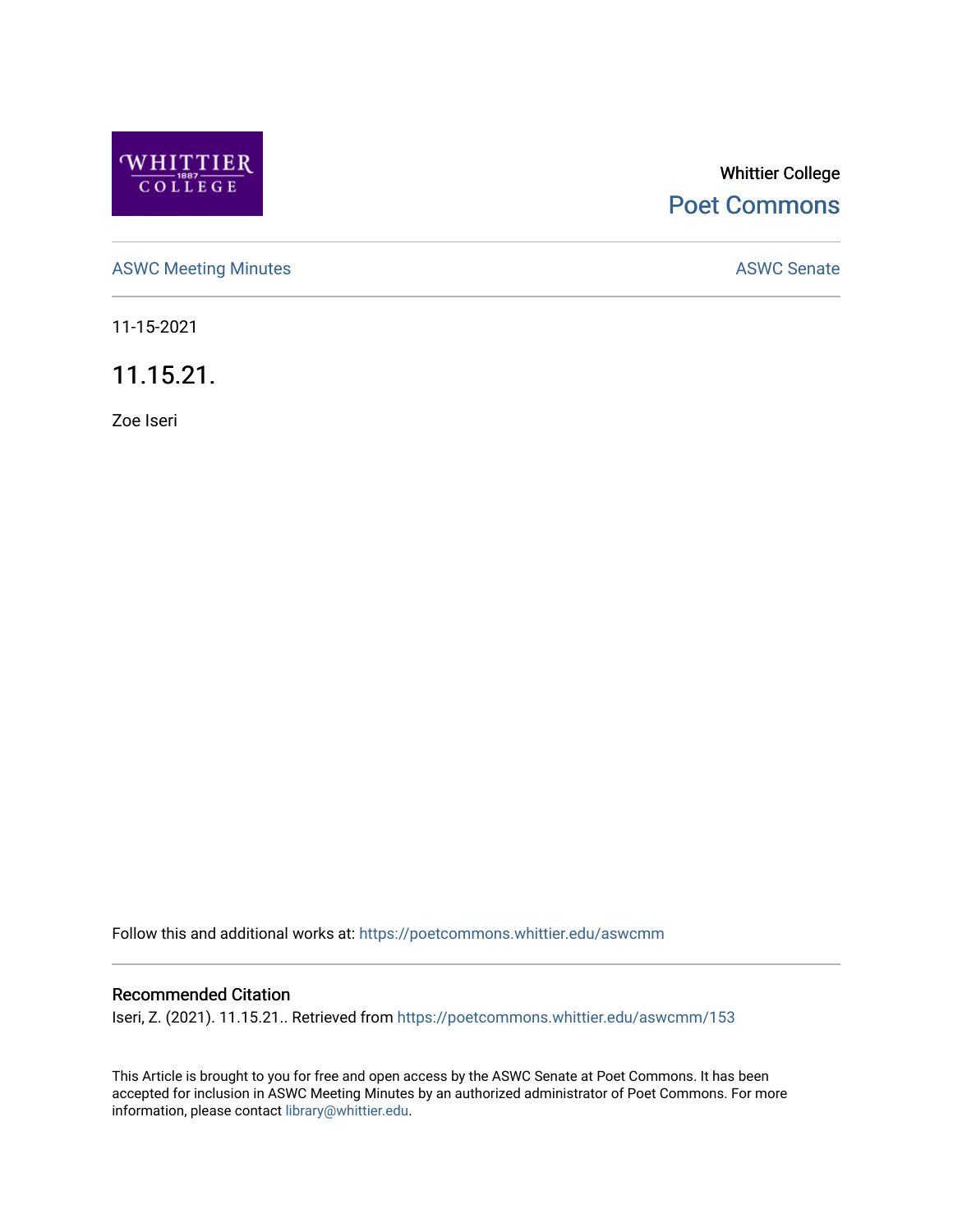

### **Meeting Minutes for 11/15/21**

- **I. The meeting is called to order at 7:04 pm**
- **II. Moment of Silence/Inspirational quote**
	- **A.** INSPIRATIONAL QUOTE
	- **B.** Read By: Sen. Wainwright

### **III. Mission Statement**

- **A.** The ASWC Senate, as the governing body of the Associated Students of Whittier College, is dedicated to the betterment of the college as an institution and as a member of the broader community. The Senate shall assist on-campus clubs and organizations in creating, promoting, and implementing dynamic programs and events that involve students and add value to their educational experience. This body will act as an open forum for students to voice their opinions and desires, always keeping the best interests of the ASWC in mind. In all its actions, the Senate will serve the students first with integrity, dedication, responsibility, and humility.
- **B.** Read By: Sen Garrison

### **IV. Roll Call – Secretary Iseri**

- **A. Present:** President Hagan Martin, Vice President Brost, Treasurer Estrada, Director Benn, Director Pena, Senator Waldorf, Senator Flores, Senator Garrison, Senator Maldonado, Senator Lyle-Temple, Senator Duenas, Senator Wainwright, Senator Johnson
- **B. Absent excused:** Senator Weber, Senator Coco, Senator Bautista
- **C. Unexcused:** Senator Holoman

# **V. Minutes Amendment/Approval**

- **1.** Sen Waldorf
- **2.** Sen Lyle-Temple

# **VI. Public Voice**

- **A.** Question:
	- **1.** Look into why the elevator in the SLC continues to break down and see how can we figure out how to stop this from happening in the future.
		- a) People have been brought in and
		- b) Accessibility-wise, it is very disheartening to see, so please use your voices as representatives to represent the entire student body to ensure this gets fixed as your voices are the loudest.
		- c) Christine will send an updated org chart

# **VII. President's Message -** *President Hagan-Martin*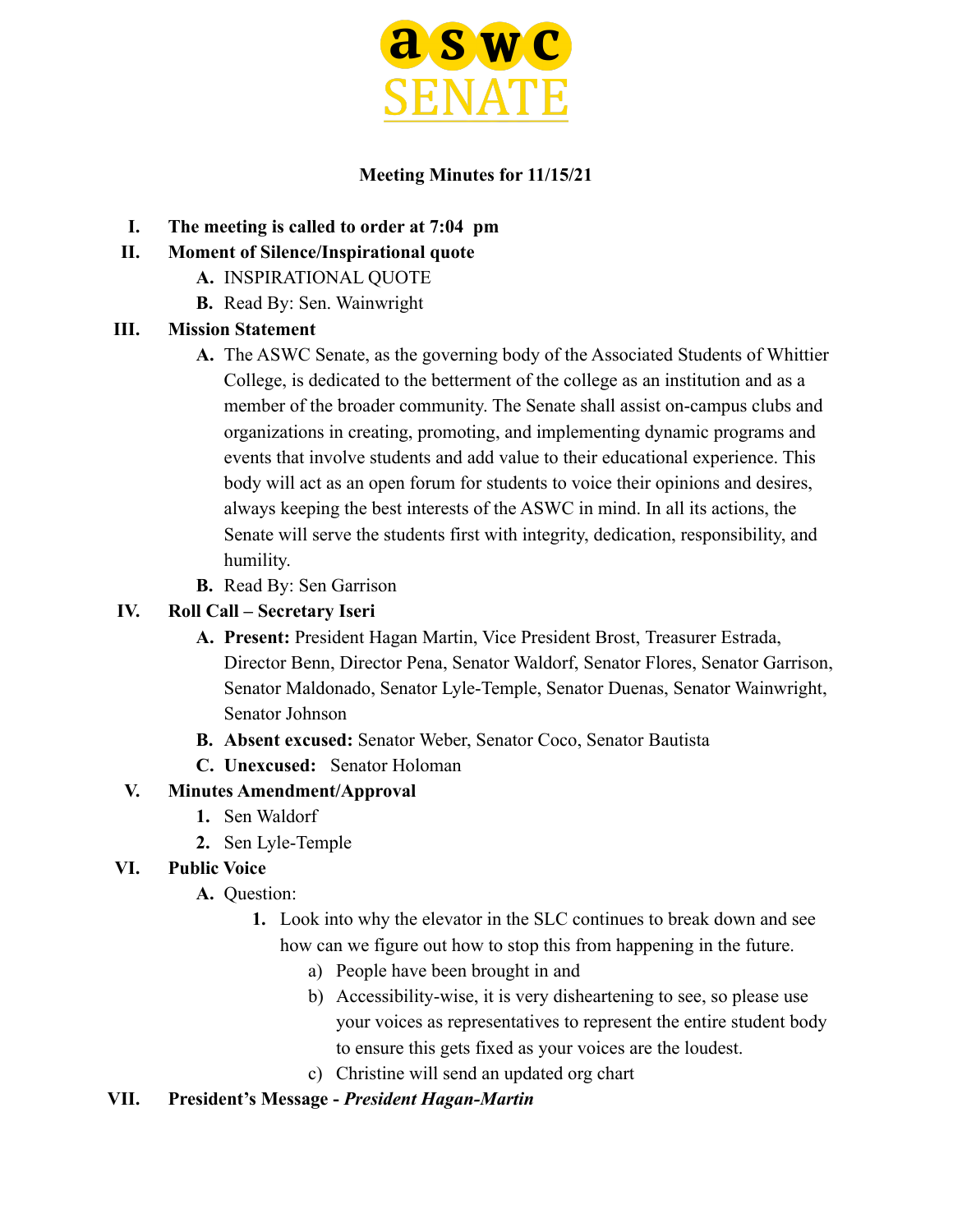

- **A.** Hello Everyone, I hope you are powering through this week, registering for classes, getting those assignments in, and then getting ready for the break next week!
- **B.** I wanted to share that this week on Thursday at 7 pm, in the State of the Senate, all Senators must be in attendance. Campus Relation Director Benn will be going over in more detail about Senator's Roles at the event.
- **C.** The last meeting will be **on Nov 29th** in person.
- **D.** I want to wish you all the best for your break, and please stay safe,

#### **VIII. Treasurer's Report -** *Treasurer Estrada*

- **A.** Assisting clubs with questions, and managing Senate's budget.
- **B.** Helping with other miscellaneous tasks
- **C. ASWC Accounts:**
	- **1. General Fund Balance:** \$27,995.75
	- **2. Operational Account Balance:** \$15,091.25
	- **3. Reserve Account Balance:** \$34,631.00
	- **4. Allocated Thus Far:** \$127,152.95
	- **5. First Readings:** \$0.00
	- **6. Daily Calendar Considerations:** \$0.00

### **IX. Constituent Reports**

### **A. Academic Affairs Chair:** *Sen. Waldorf*

- **1.** Some student-athletes have expressed interest in having priority registration for student-athletes during the season of their sport due to some practices starting early so they cannot take classes in afternoons. I have asked them to bring me some numbers (i.e. how many student-athletes feel this is necessary. how many students have practices causing scheduling conflicts and how many students play sports per semester) so that I can discuss with Gil the logistics of this if enough student-athletes feel it is necessary.
- **2.** The Poet Community Connections mentor training happened yesterday and went well. About two mentors did not come who did not notify me in advance and I will be contacting them to confirm if they still plan on being in the program.
- **B. First-Year Class Council:** *Sen Holoman*

**1.**

**C. Commuter Representative:** *Sen. Flores*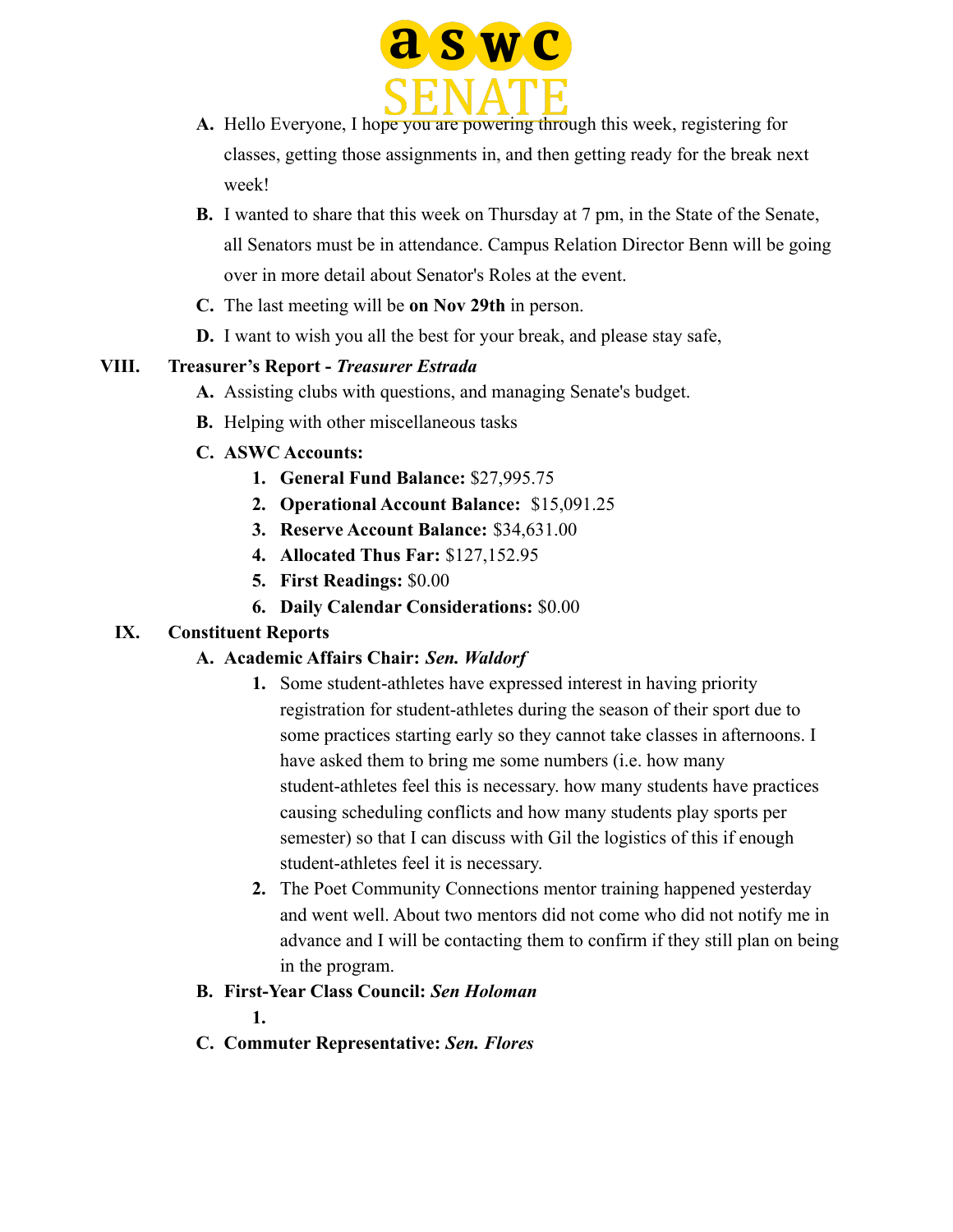

- **1.** Some updates  $\overline{f}$  have would be being on a zoom panel as the commuter rep. speaking to parents on how to better support their commuter students which was really fun.
- **2.** Also this Wednesday from 11-12:30, there will be a commuter outreach lunch for the first 50 attendees. It'll be something that's to-go and a very "first come first served" type of event. I mostly just wanted to have the opportunity for commuters to fill out a survey and join the commuter association.

#### **D. Residential Hall Representative:** *N/A*

- 1.
- **E. Non-Traditional Student Representative:** *N/A* 1.

### **F. 2nd-year Student Body Representative:** *Sen. Maldonado*

- **1.** This week my main focus was the feedback tabling
- **2.** For the state of the Senate, I went out and purchased snacks for the event that included:
	- a) a variety of individualized chips
	- b) individualized packages of cookies
	- c) individualized pastries
- **3.** As director of engagement for the Poet Community Connections Program, we held our first training meeting for the leaders.

### **G. 3rd-year Student Body Representative:** *N/A*

**1.**

- **H. 4th- year Student Body Representative:** *Sen. Lyle-Temple* 1.
- **I. Inter-Club Council Representative:** *Sen. Bautista* 1. N/A
- **J. Diversity Council Representative:** *Sen. Duenas* **1.**
- **K. Social Justice Coalition Representative:** *N/A*

**1.**

- **L. Media Council Representative:** *Sen. Garrison*
	- **1.** Nothing to report
- **M. Poet Student-Athlete Leadership Academy Male Representative:** *Sen. Coco*
	- **1.** We are running an event with the boys and girls club that will be a toy drive. Starting 11/14-11/18, there will be toy collection boxes in the GAC,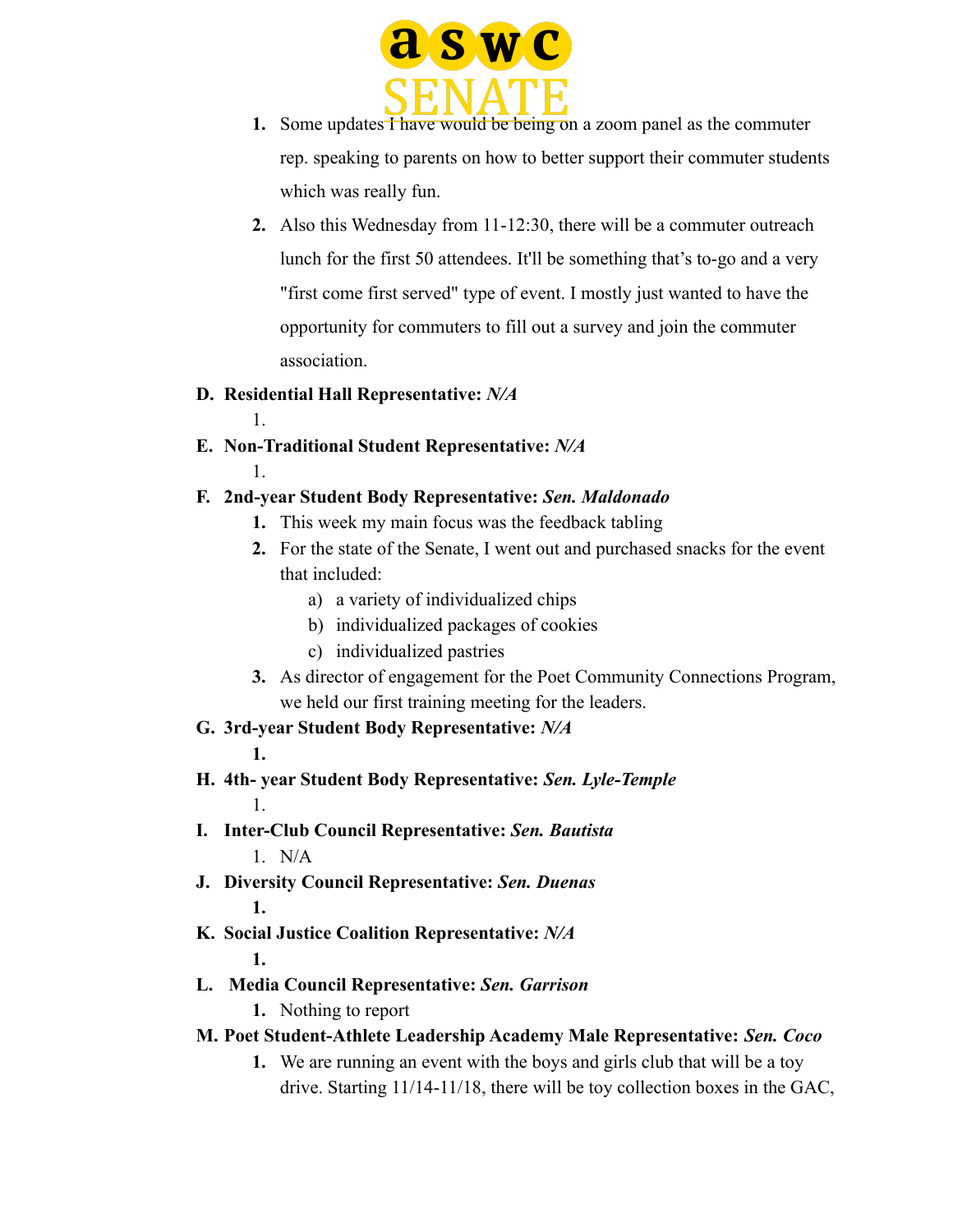

outside the SLC, and outside the CI. Students are encouraged to donate toys (especially aimed at middle school age) during the week! The goal is to get 200 toys donated.

- **2.** Furthermore, we discussed a range of topics that we would like to have a speaker come in and speak to our student-athletes about. The topics ranged from mental health to nutrition, to healthy relationships and bystander effect. Overall, we want to help our student-athletes develop into positive, helpful individuals that are prepared for life after college and can make a positive impact in the world.
- **N. Poet Student-Athlete Leadership Academy Female Representative:** *Sen. Weber*
	- **1.** We are going to do an event with the boys and girls club.
	- **2.** We are aiming to have 200 toys donated, and
- **O. Inter-Society Council Female Representative:** *Sen Johnson* 1.
- **P. Inter-Society Council Male Representative: N/A**

# **X. Committee Reports**

- **A. Administrative –***Vice President Brost*
	- **1.** Admin Committee met last week right before the Senate meeting.
	- **2.** We met with the AAC to finalize the Honor Society Bill that was passed last week. The bill will go into effect next year. The new treasure will be in charge of training all the Honor Societies on how to request funding and what they can do with the extra money they get each semester.
	- **3.** We also continued our talks about the ASWC Senate day.
	- **4.** Sen. Duenas has prepared a secret Senator sheet that every Senator will complete at the end of the meeting today. We will pick our secret Senators today so that we can do our gift exchange meeting after Thanksgiving break. Remember to keep your receipts for the reimbursement of the gifts!
	- **5.** Do not forget to wear your polos and follow Robert's Rules during the Senate meeting!
	- **6.** Lastly, Sec. Iseri and I are going to start holding our meetings at the same time. We still meet on Tuesdays at 3:00 pm via Zoom.
	- **7.** If you have anything for the admin committee and cannot make that time, please reach out to me! I am willing to meet outside of the time frame.
	- **8.** Have a great break, everyone! Stay safe!

# **B. Budget Committee-** *Treasurer Estrada*

**1.** Budget Committee meets on Tuesdays from 12:30 pm - 1:30 pm on zoom. Everyone that is signed up will be reminded through slack and text.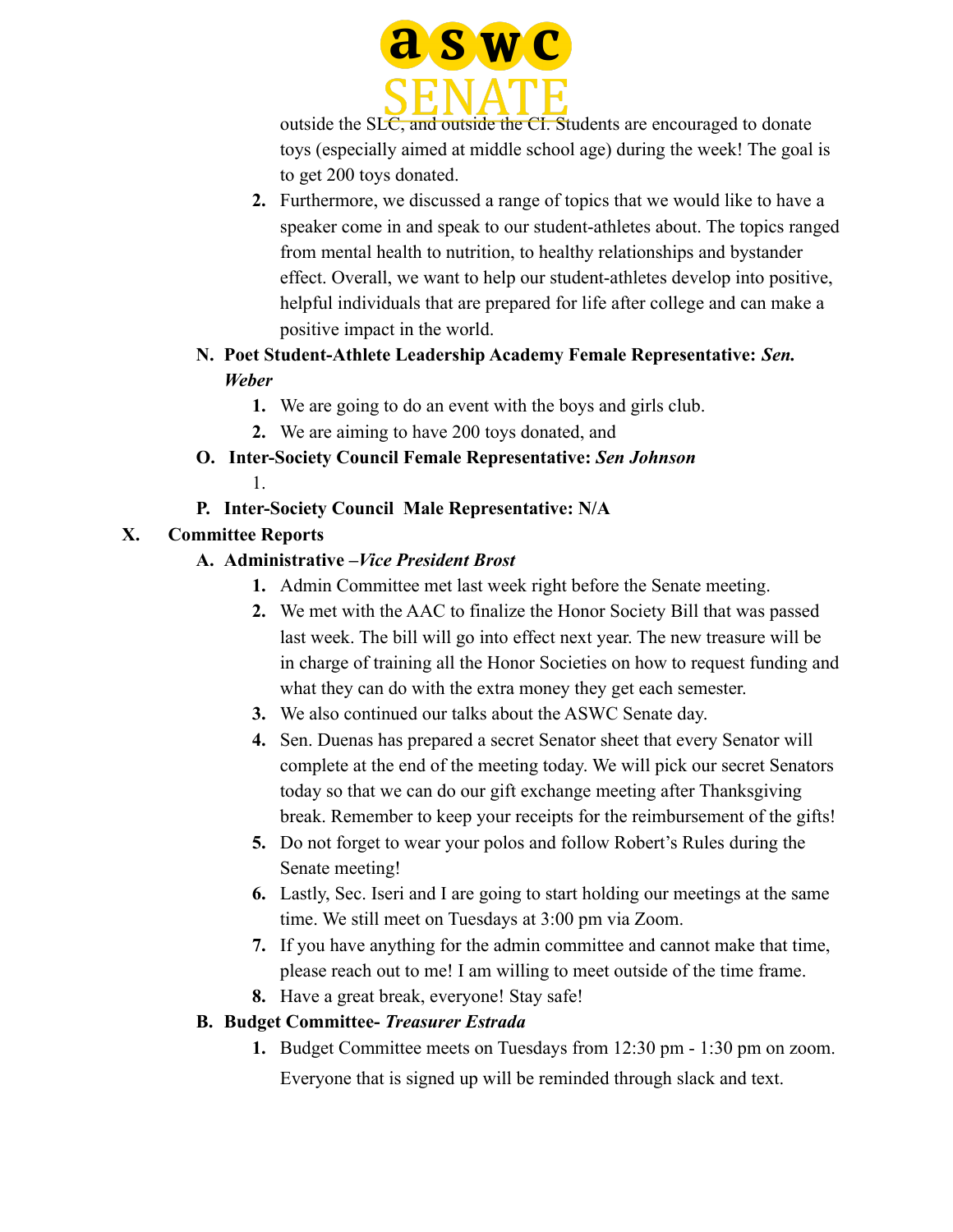

- **2.** Budget Committee meets on Tuesdays from 12:30 pm 1:30 pm on zoom. Everyone that is signed up will be reminded through slack and text.
- **3.** The William Penn Society & Wild Women's club received funding last Tuesday.

### **C. Campus Relations-** *Director Benn*

- 1. State of the senate:
	- a. All senators are expected to be there unless you have told Director Benn that you will not be attending
	- b. All senators are expected to wear their senator polos
		- i. Please do not wear pajama bottoms, etc.
	- c. All senators are expected at the campus courtyard at 7 pm, and if you would like to help set up, please do so at 6:45 pm
		- i. The event starts at 7:30 pm and will end at 8:30
	- d. Be prepared to answer any questions that students may have
	- e. Be ready to socialize and have fun
	- f. Pizza will be served

### **D. Program Board –** *Director Pena*

- **1.** We have been working on a lot of different projects for the remainder of the year:
	- a) Holiday Social
	- b) The Mentorship Program
	- c) Midnight breakfast
	- d) Planning events for the spring, like our Spirit week

### **E. Advocacy-** *President Hagan-Martin*

**1.** met last week in discussion with what we want to accomplish through the remainder of the year. We meet next week on Wednesday, and we will be going over elevator issues regarding the SLC and the library getting the AC to get updates about what can be done

### **F. Elections-** *Secretary Iseri*

- **1.** We have come up with a timeline for the spring semester, and are working on finalizing it.
- **2.** This is just a reindeer that the Nontraditional Student representative position and the Residential Student representative positions are still unfilled, so please talk to your constituents about applying for these positions.
	- a) Can any residential students apply?
		- $(1)$  yes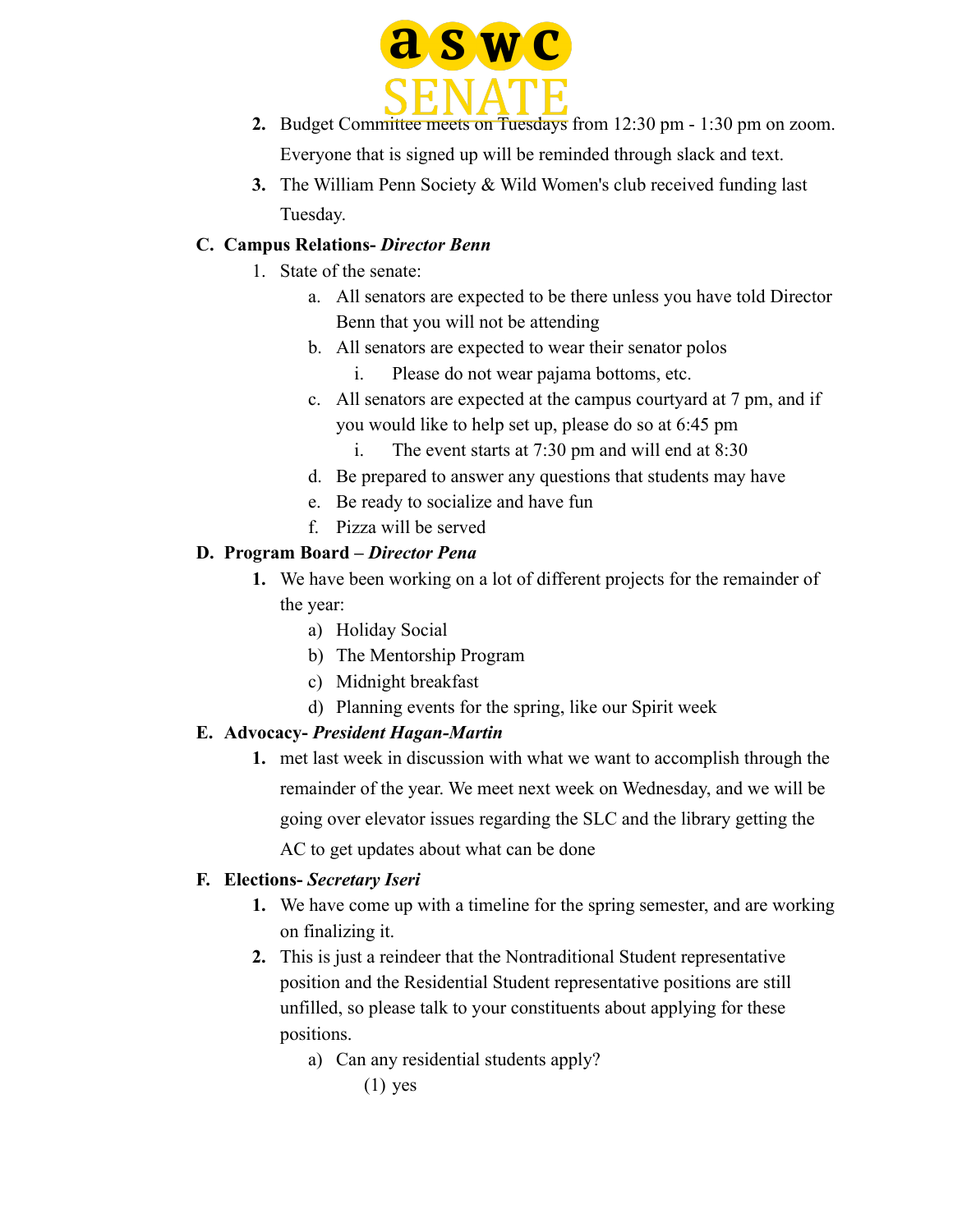

#### b) Who classifies as a nontraditional student?

- (1) International, transfer, veteran, extended-year, etc.
- **3.** Please remember to send in your constituent reports
	- a) We will be much more strict on this in the spring

### **G. Student Feedback Committee-** *Sen. Maldonado and Sen. Lyle-Temple*

- 1. On Monday morning we held out first feedback tabling event
	- a. We talked to about 20 people and got their feedback on a variety of topics. Some of the big ones were:
		- i. financial transparency at Whittier College
		- ii. the CI and their food options
		- iii. the parking
		- iv. bugs in the residential halls
- 2. Moving forward we are drafting a plan on how to address these problems and who we can contact
- 3. Because we were busy with this event, we have yet to finish our permanent flyer, but it should be done by next week

### **H. Finance Committee- Treasurer Estrada**

**1.** I am teaching people how to submit budget requests, and manage their budgets. Meeting with some treasurers one on ones

### **I. Environmental Committee-** *Sen. Wainwright*

**1.** During the past week, my constituents and I have discussed the basis on which we will begin to research the recycling program at Whittier College. We have also discussed what to do with the money that is allotted to the environmental action committee, and we have decided that buying reusable straws that have the ASWC logo on them is the best investment in the limited time left in the semester.

### **XI. First Readings**

**A.** N/A

### **XII. Miscellaneous Business**

**A.** N/A

### **XIII. Announcements**

- **A.** Food Drive this Week
	- **1.** The Food Recovery Network is hosting a good drive from 11/17-11/19, or right before Thanksgiving break, from 11:30 am to 1:00 pm each day. The booth will be right outside the CI for anyone to drop off any sealed, non-perishable items!
- **B.** State of the Senate this Thursday!
- **C.** This Wednesday, Commuter Day event